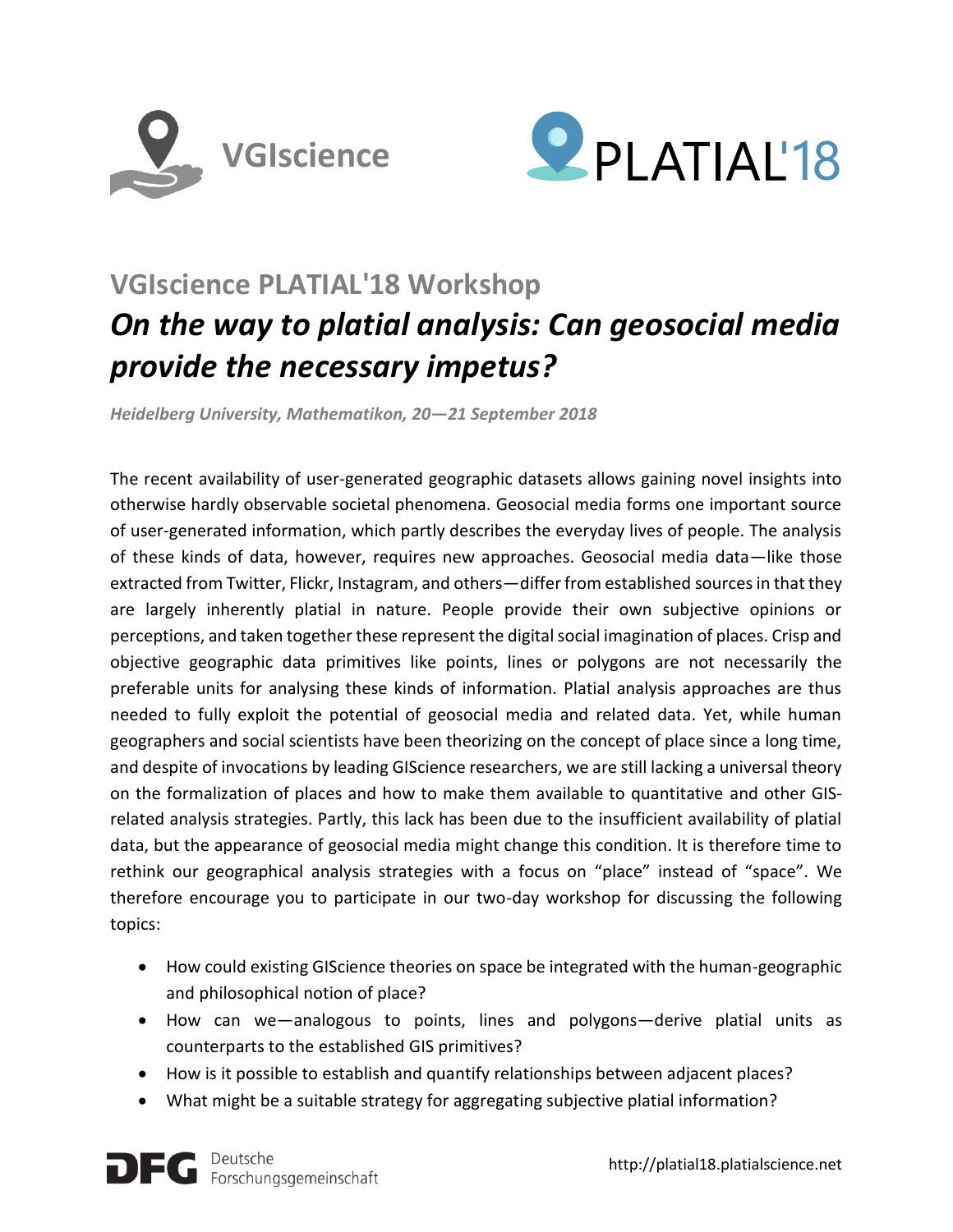- What roles do uncertainty and fuzziness take in a platial theory of geoinformation?
- In which ways can places be visualized, and how can we do that at multiple scales?
- How can platial analysis be integrated with applied research agendas from neighbouring disciplines like sociology/regional science, urban planning, or human geography?
- How to align Tobler's first law of geography with a platial notion of geospatial analysis?
- Further topics are welcome if they fit the overall theme of this workshop.

Apart from discussing the above topics, it is our particular goal to establish an interdisciplinary dialogue involving geographers, computer scientists, social scientists, and other related scholars.

We are delighted to announce that Alexis Comber will give the keynote talk!

### Keynote talk: *[Quantitative Platial Analysis](http://platial18.platialscience.net/wp-content/uploads/2018/05/abstract_comber.pdf) Prof. Alexis Comber, University of Leeds*

#### **Workshop convenors**

René Westerholt, *GIScience, Heidelberg University (westerholt@uni-heidelberg.de)* Franz-Benjamin Mocnik, *GIScience, Heidelberg University (mocnik@uni-heidelberg.de)* Alexander Zipf, *GIScience, Heidelberg University (zipf@uni-heidelberg.de)*

#### **Important dates**

| 1 June 2018:          | Call for short papers and registration open. |
|-----------------------|----------------------------------------------|
| 8 July 2018:          | Submission deadline for short papers.        |
| 19 August 2018:       | Camera-ready papers are due.                 |
| 16 September 2018:    | Papers are available online.                 |
| 20-21 September 2018: | VGIscience PLATIAL'18 workshop.              |
|                       |                                              |

#### **How to contribute**

We are seeking high-quality contributions on the topics proposed. Therefore, we want your work to be visible and sustainably citable also after the workshop. All short paper contributions will be published online as *CEUR Workshop Proceedings*, an outlet for high-quality computer science and information systems proceedings. Your papers shall be prepared in adherence to the guidelines published on the workshop website [\(http://platial18.platialscience.net\)](http://platial18.platialscience.net/). You can find the template and start writing o[n Overleaf.](https://goo.gl/A7J7FF) The manuscripts should not exceed 3,000 words, including figures and references (7 pages if you include many figures). The final submission of both PDF and LaTeX source files can be done via [EasyChair.](https://easychair.org/conferences/?conf=platial18)

The submissions will be handled as follows:

1. Please submit your prepared paper (PDF and the TeX sources) through EasyChair.